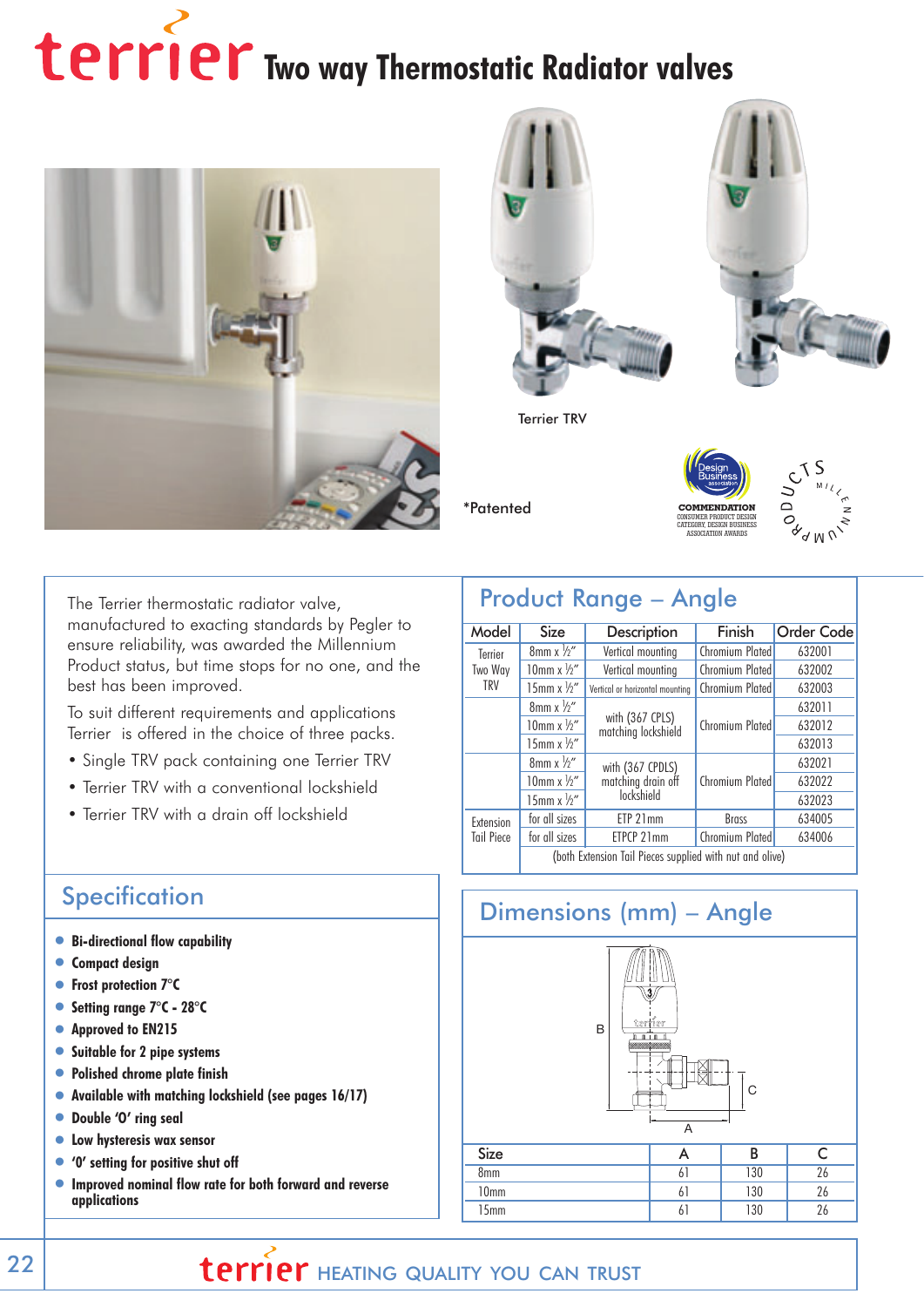





367 CPDLS\* 367 CPLS

### Product Range – Straight

| Model       | <b>Size</b>               | Description                                                          | Finish                 | <b>Order Code</b> |
|-------------|---------------------------|----------------------------------------------------------------------|------------------------|-------------------|
| Terrier Two | $8/10$ mm x $\frac{1}{2}$ | Straight body,                                                       | Chromium Plated        | 632102            |
| Way TRV     | 15mm x $\frac{1}{2}$ "    | vertical head                                                        |                        | 632103            |
|             |                           | $ 8/10$ mm x $\frac{1}{2}$ " Straight body, vertical head with       | <b>Chromium Plated</b> | 632112            |
|             |                           | 15mm x 1/2" 368T CPLS matching lockshield                            |                        | 632113            |
|             |                           | $\sqrt{8/10}$ mm x $\frac{1}{2}$ " Straight body, vertical head with | <b>Chromium Plated</b> | 632122            |
|             |                           | 15mm x 1/2" 368T CPDLS matching lockshield                           |                        | 632123            |
|             |                           |                                                                      |                        |                   |

# Dimensions (mm) – Straight



#### **Fitting**



Terrier TRV fitted horizontally at bottom of radiator

| <b>Product Range - Push Fit</b> |                           |                                                                   |                 |                   |  |  |
|---------------------------------|---------------------------|-------------------------------------------------------------------|-----------------|-------------------|--|--|
| Model                           | Size                      | Description                                                       | Finish          | <b>Order Code</b> |  |  |
| Terrier                         | $10$ mm x $\frac{1}{2}$   | Vertical or horizontal                                            |                 | 662001            |  |  |
| Two Way<br><b>TRV</b>           | 15mm $x \frac{1}{2}$ "    | mounting with Push Fit<br>elbow connector                         | Chromium Plated | 662002            |  |  |
|                                 | 10mm $x \frac{1}{2}$ "    | Vertical or horizontal                                            |                 | 662003            |  |  |
|                                 | 15mm $x \frac{1}{2}$ "    | mounting with Push Fit<br>straight connector                      | Chromium Plated | 662004            |  |  |
|                                 | $10$ mm x $\frac{1}{2}$ " | with (367 CPLS)                                                   | Chromium Plated | 662005            |  |  |
|                                 | 15mm $x\frac{1}{2}$ "     | matching lockshield &<br>Push Fit elbow connector                 |                 | 662006            |  |  |
|                                 | $10$ mm x $\frac{1}{2}$ " | with (367 CPLS)                                                   | Chromium Plated | 662007            |  |  |
|                                 | 15mm $x\frac{1}{2}$ "     | matching lockshield &<br>Push Fit straight connector              |                 | 662008            |  |  |
|                                 | 10mm x $\frac{1}{2}$ "    | with (367 CPDLS)                                                  |                 | 662009            |  |  |
|                                 | 15mm $x \frac{1}{2}$ "    | matching drain off<br>lockshield &<br>Push Fit elbow connector    | Chromium Plated | 662010            |  |  |
|                                 | 10mm $x \frac{1}{2}$ "    | with (367 CPDLS)                                                  |                 | 662011            |  |  |
|                                 | 15mm x $\frac{1}{2}$ "    | matching drain off<br>lockshield &<br>Push Fit straight connector | Chromium Plated | 662012            |  |  |

# Push Fit Dimensions (mm)



15 x 15 35 49

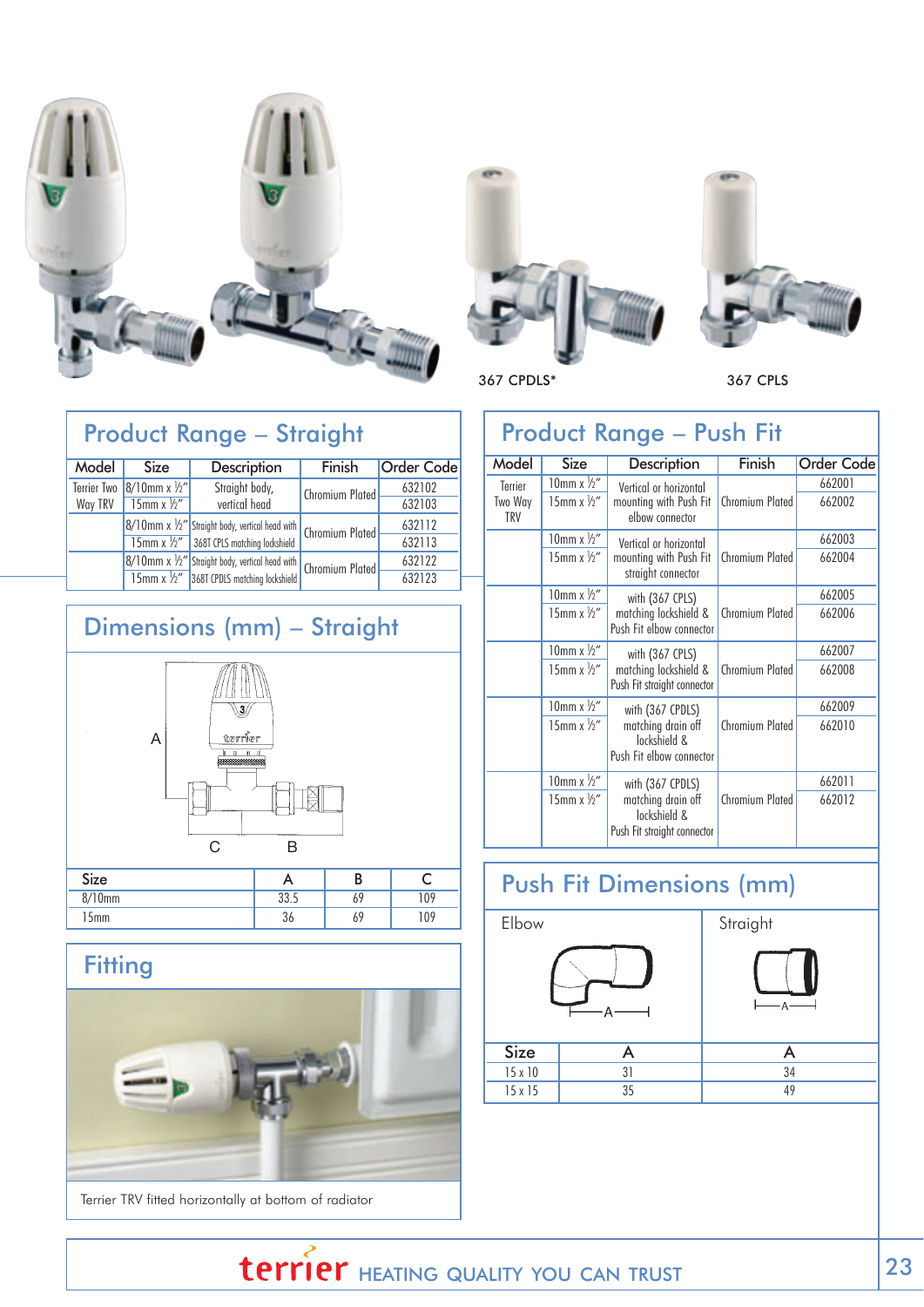# terrier Decorative Thermostatic **and Manual Radiator valves**





The all chrome TRV and Manual Radiator Valves provide a reliable and aesthetic solution to complement all types of standard or decorative radiators.

#### Product Range – TRV Angle

| Pattern No. | Size   Description   Finish                     | <b>Order Code</b> |
|-------------|-------------------------------------------------|-------------------|
| ANGI F      | 10mm x ½"   Vertical mounting   Chromium Plated | 632221            |
| ANGLE       | 15mm x 1/2"   Vertical or   Chromium Plated     | 632220            |

#### **Specification**

- •**Bi-directional flow**
- •**Compact design**
- •**Straight & angled options**
- •**Provides frost protection below 7ºC**
- •**Available in 15mm and 10mm**
- •**Range from 7ºC to 28ºC**
- •**Approved to EN215**
- •**15mm straight and TRV available with push fit**
- •**Suitable for 2 pipe systems**
- •**Chrome body & matching control**
- •**Available with matching lockshield**
- •**Double 'O' ring seal**
- •**Low hysteresis wax sensor**
- •**'O' setting for positive shut off**
- •**Improves nominal flow rate for both forward and reverse applications**
- •**5 Year functional guarantee**

# Product Range – TRV Straight

| Pattern No.     | <b>Size</b>                 | <b>Description</b> | Finish          | <b>Order Code</b> |
|-----------------|-----------------------------|--------------------|-----------------|-------------------|
| <b>STRAIGHT</b> | $'10$ mm x $\frac{1}{2}$ ", | Straight body      |                 | 632226            |
| <b>STRAIGHT</b> | 15mm x $\frac{1}{2}$ "      | Vertical head      | Chromium plated | 632225            |

#### Product Range – Wheelhead & Lockshield

| Pattern No. | <b>Size</b>              | Type | Finish                   | <b>Order Code</b> |
|-------------|--------------------------|------|--------------------------|-------------------|
| ANGLE       | 10mm x $\frac{1}{2}$ " * | WH   | <b>Chromium Plated</b>   | 632202            |
| ANGLE       | 15mm $x\frac{1}{2}$      | WH   | <b>Chromium Plated</b>   | 632201            |
| ANGLE       | 10mm x $\frac{1}{2}$ " * | ΙS   | Chromium Plated          | 632206            |
|             |                          |      |                          |                   |
| ANGI F      | 15mm $x\frac{1}{2}$      |      | <b>Chromium Plated  </b> | 632205            |

#### Product Range – Wheelhead & Lockshield

| Pattern No.     | <b>Size</b>              | Type | Finish                   | <b>Order Code</b> |
|-----------------|--------------------------|------|--------------------------|-------------------|
| <b>STRAIGHT</b> | 10mm x $\frac{1}{2}$ " * | WH   | <b>Chromium Plated I</b> | 632211            |
| <b>STRAIGHT</b> | 15mm $x\frac{1}{2}$      | WH   | <b>Chromium Plated I</b> | 632210            |
| <b>STRAIGHT</b> | 10mm x $\frac{1}{2}$ *   | I٢   | <b>Chromium Plated I</b> | 632216            |
| <b>STRAIGHT</b> | 15mm $x\frac{1}{2}$      |      | <b>Chromium Plated</b>   | 632215            |